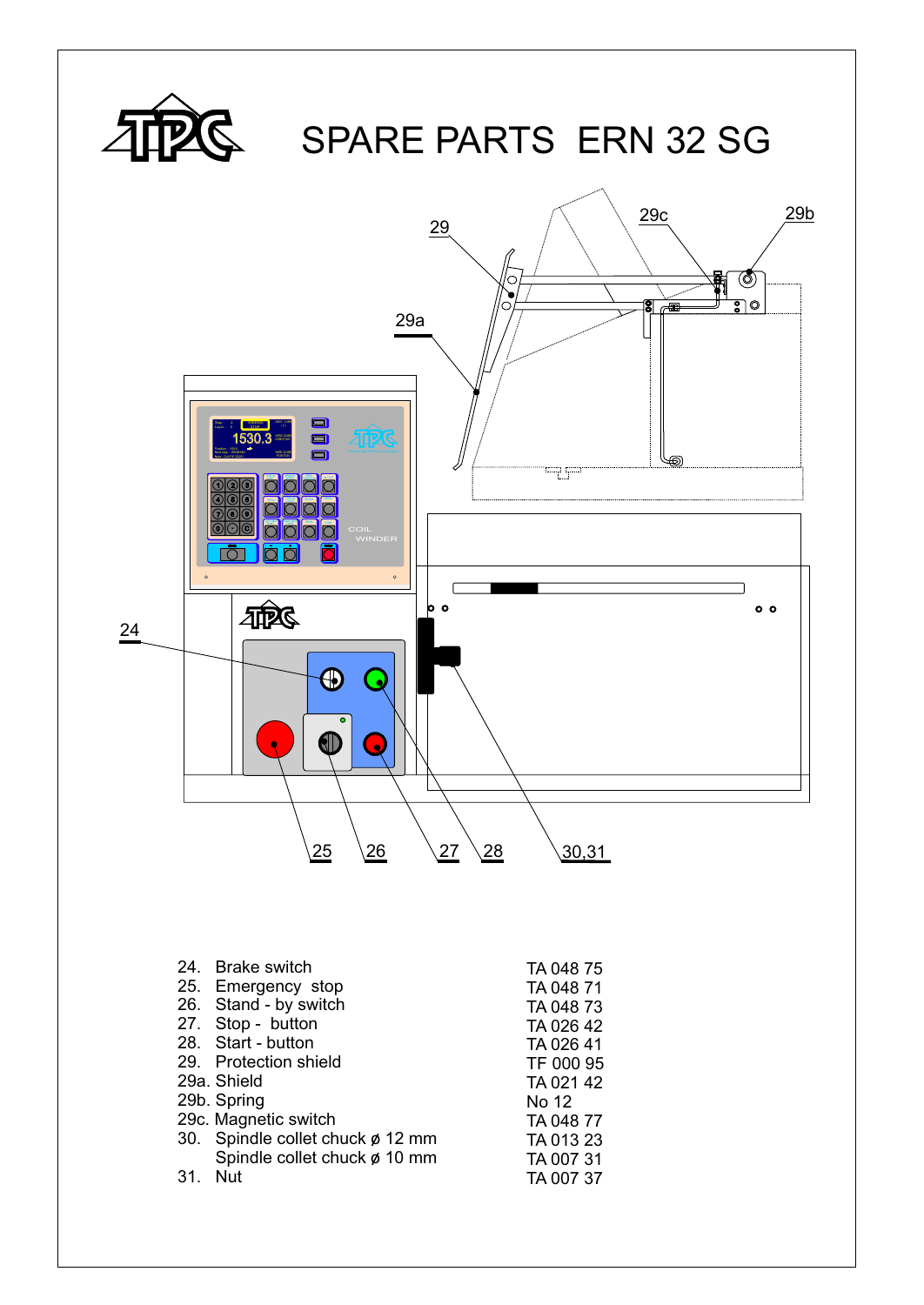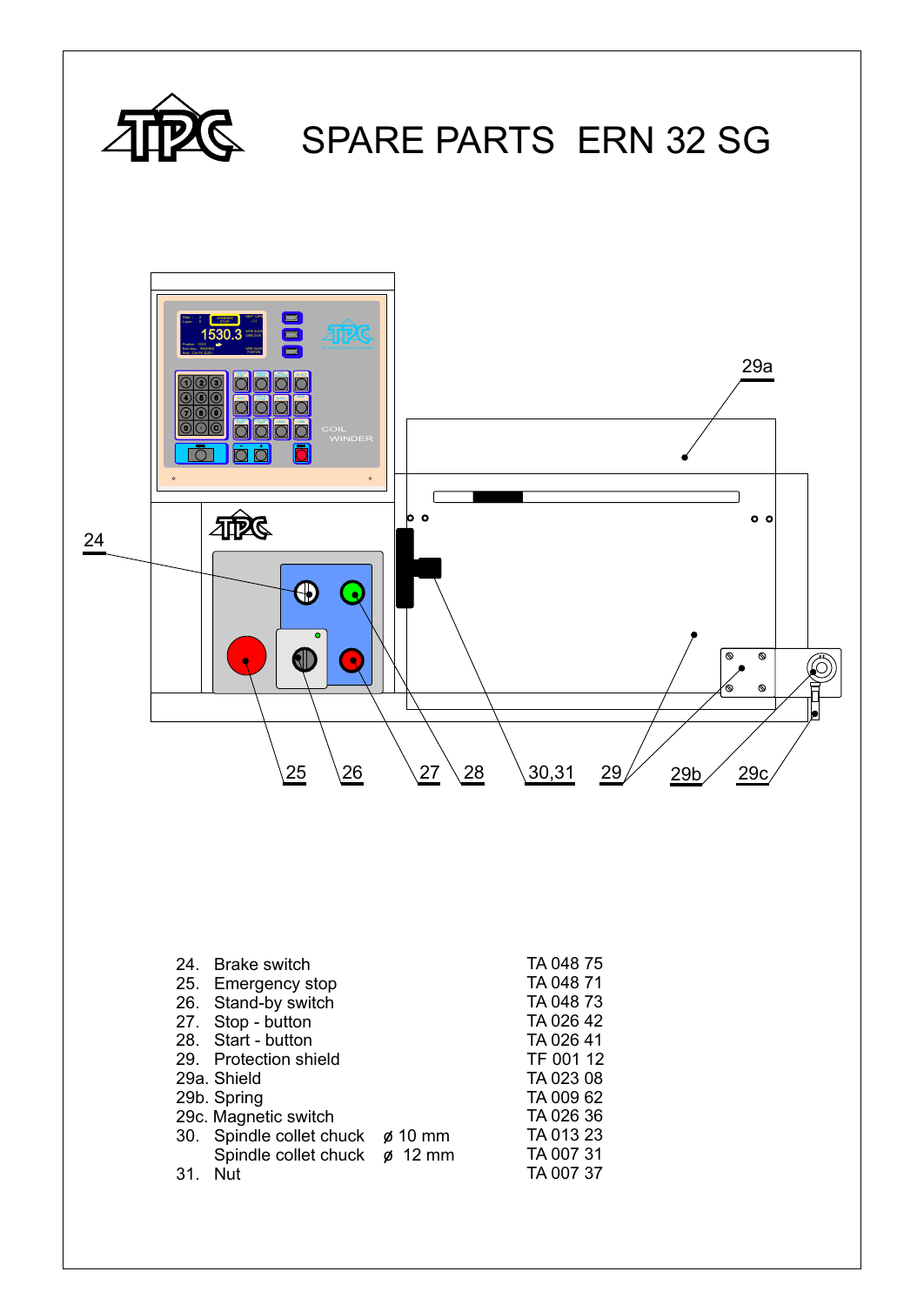

- 10. AC servo amplifier
- 11. Servomotor
- 12. Spindle
- 12a Ball bearing
- 12b. Ball bearing
- 13. Brake
- 14. Wire guide unit
- 14a. Step motor
- 14b. Timing belt
- 14c. Textile band
- 14d. Microswitch
- 14e. Ball bearing
- 14f. Ball bearing
- 15. Connector for foot pedal
- 17. Mains transformer
- 19. Fuse case
- 20. Stepper motor driver
- 20a. Connector
- 22. Connector
- 23. Connector
- 32. Relay
- 33. A. C. circuit breaker
- 34. Connector

SERVOSTAR 346 TGH4 -0780 - 25 - 560/T1PS1X TA 008 21 TF 000 71 Vexta PK2913-E4.0b 198 teeth/20mm 6002 AZR 6001 AZR SI-HA 125000 TK 000 30 BLA4, BLA6,BLA8,BLA14, SLA4,SLA6,SLA8,SLA14 TA 022 95 TA 021 95 RSI-25-40-A230 LPN-6C-3 TA 048 67 S6204 CTA ABC7 DUL 85N 6204 P66 Lenze 24V21W d=20H7 2x20x1000 WN 559 00 TA 026 44 ST 01/03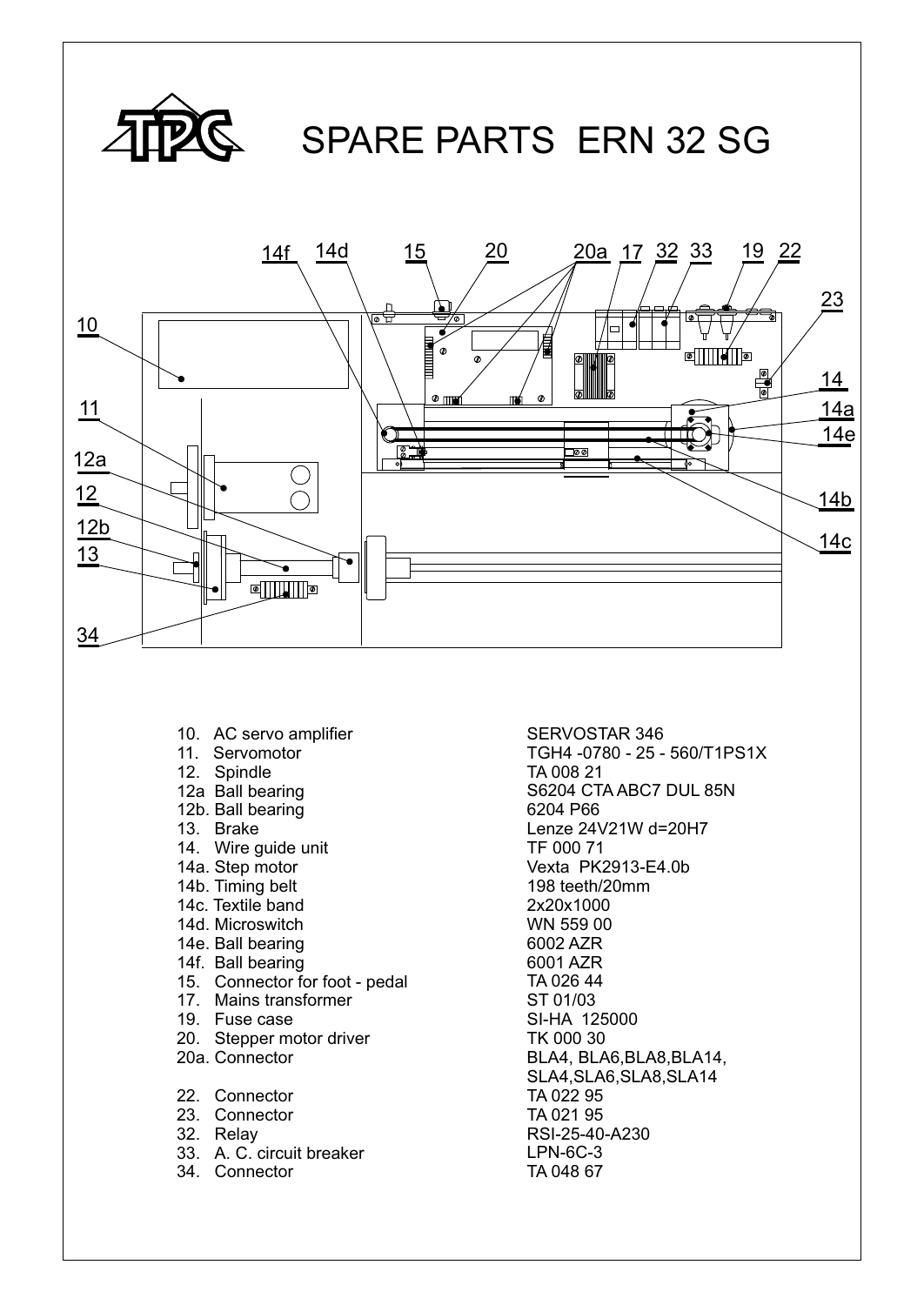![](_page_3_Figure_0.jpeg)